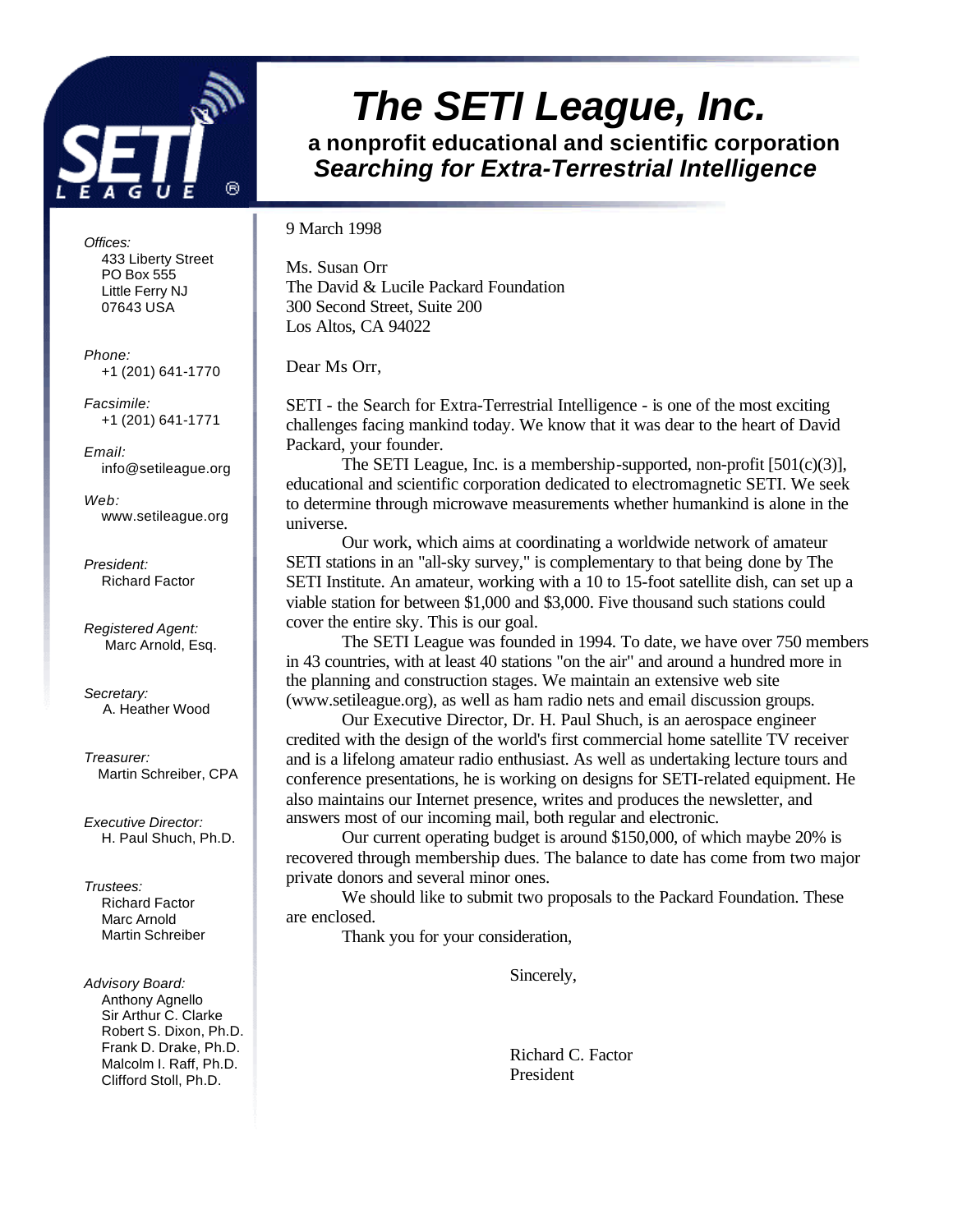

 **The SETI League, Inc. 433 Liberty Street P. O. Box 555 Little Ferry NJ 07643**

9 March 1998

## **Proposal to the David & Lucile Packard Foundation for grant to cover the acquisition and set-up of a permanent major research-grade radio telescope for The SETI League.**

At present, the league does not have its own radio telescope, mostly because our donated office space is not in a suitable area due to its proximity to New York City and the radio frequency interference attendant to metropolitan areas.

We have identified several areas in which undeveloped land is available at reasonable prices and is radioquiet. An approximate budget to afford us a site for our telescope (which would become the flagship station for our Project Argus all-sky survey) and also have laboratory facilities for research into dedicated equipment design and signal-processing software, a home for our expanding library, and a visitors' center cum museum of SETI-related artifacts follows:

| $\bullet$ Land:                     | $$100,000 - $300,000*$ |
|-------------------------------------|------------------------|
| • Laboratory/office building:       | $$150,000 - $300,000*$ |
| • Radiotelescope mechanism:         | $$0 - $300,000**$$     |
| • Receiving and analysis equipment: | \$5000-\$100,000***    |

Receipt of a lesser amount would still enable us to perform meaningful research.

- \* Of course it might be possible to find a suitable facility with a building already existing, in which case the total cost would be somewhat lower, since relatively minor modifications of a standard building would be satisfactory.
- \*\* It might be possible to obtain a donation of a no-longer-operational dish from a local TV/Cable facility or from a government agency.
- \*\*\* Much of this equipment is manufactured by Hewlett-Packard. If we could obtain some needed items from HP they would, of course, become a corporate sponsor of the SETI League and would receive publicity as a result.